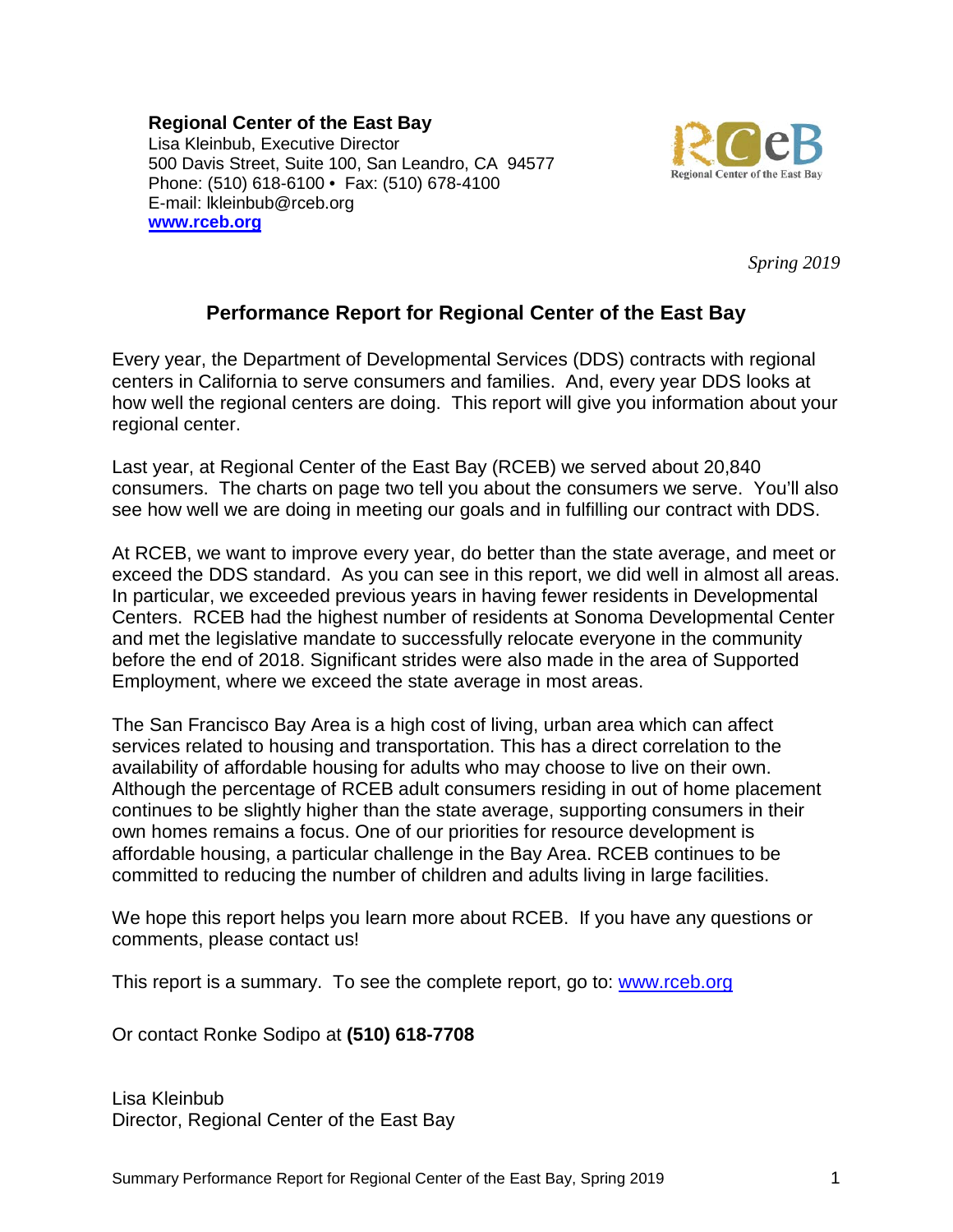## **Who uses RCEB?**

These charts tell you about who RCEB consumers are and where they live.



## **How well is RCEB performing?**

This chart tells you about five areas where DDS wants each regional center to keep improving.

The first column tells you how RCEB was doing at the end of 2017. And, the second column shows how RCEB was doing at the end of 2018.

To see how RCEB compares to the other regional centers in the state, compare the numbers to the state averages (in the shaded columns).

| <b>Regional Center Goals</b>                                 |                         | December 2017 | December 2018           |             |  |
|--------------------------------------------------------------|-------------------------|---------------|-------------------------|-------------|--|
| (based on Lanterman Act)                                     | <b>State</b><br>Average | <b>RCEB</b>   | <b>State</b><br>Average | <b>RCEB</b> |  |
| Fewer consumers live in developmental centers                | 0.21%                   | 0.48%         | 0.12%                   | 0.11%       |  |
| More children live with families                             | 99.32%                  | 98.99%        | 99.38%                  | 98.97%      |  |
| More adults live in home settings*                           | 79.61%                  | 76.56%        | 80.20%                  | 76.44%      |  |
| Fewer children live in large facilities (more than 6 people) | 0.04%                   | 0.03%         | 0.04%                   | 0.04%       |  |
| Fewer adults live in large facilities (more than 6 people)   | 2.47%                   | 2.60%         | 2.31%                   | 2.54%       |  |

Notes: 1) Consumers can be included in more than one diagnosis category. 2) Residence Types: CCF/ICF is Community Care Facility/Intermediate Care Facility; ILS/SLS is Independent Living Services/Supported Living Services. 3) Home settings include independent living, supported living, Adult Family Home Agency homes, and consumers' family homes. 4) Green text indicates the RC remained the same or improved from the previous year, red indicates the RC did not improve.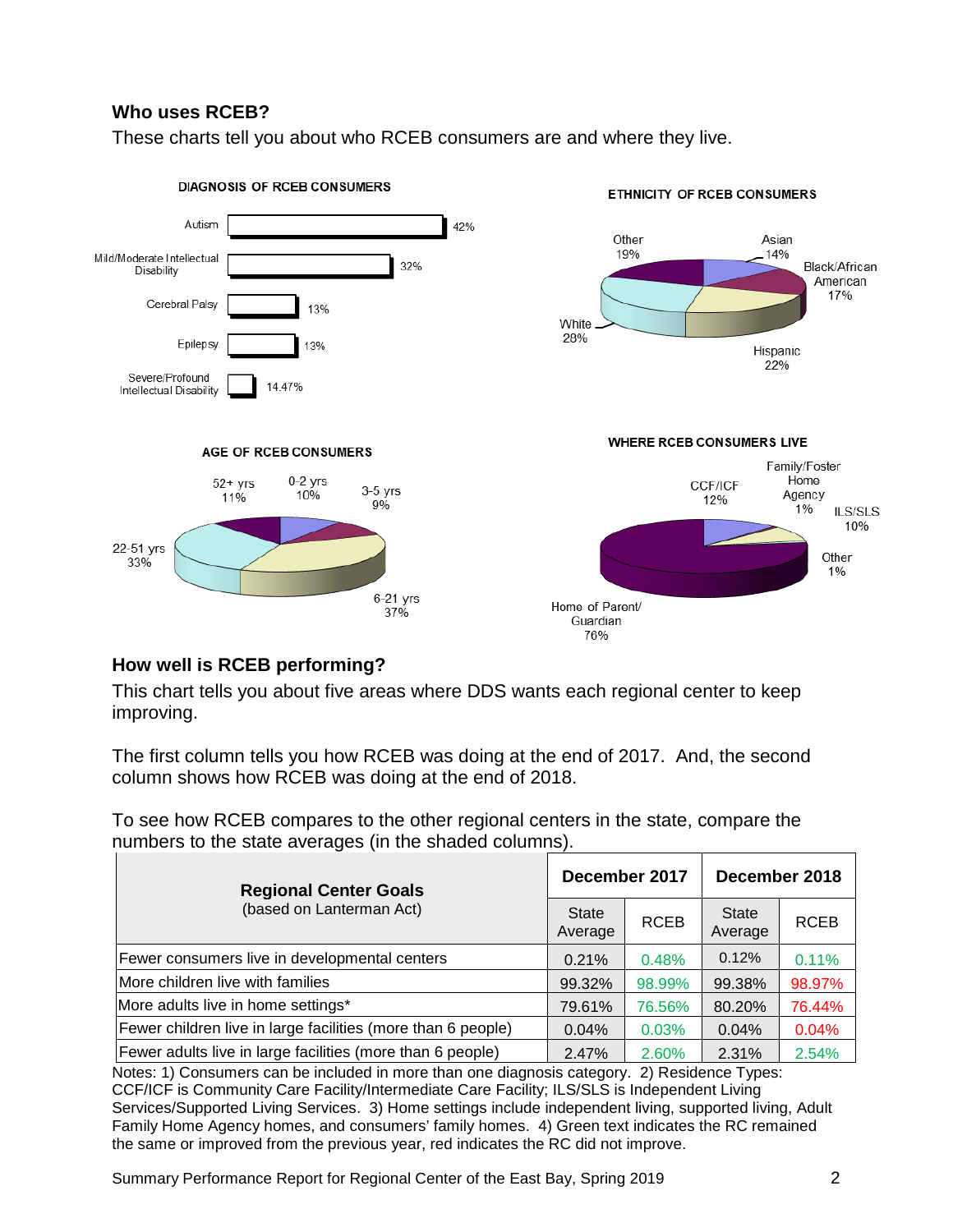### **Did RCEB meet DDS standards?**

Read below to see how well RCEB did in meeting DDS compliance standards:

| Area Measured                                                                                                                                                                                      | <b>Last Period</b> | <b>Current Period</b> |
|----------------------------------------------------------------------------------------------------------------------------------------------------------------------------------------------------|--------------------|-----------------------|
| Passes independent audit                                                                                                                                                                           | Yes                | Yes                   |
| Passes DDS audit                                                                                                                                                                                   | Yes                | Yes                   |
| Audits vendors as required                                                                                                                                                                         | Met                | Met                   |
| Didn't overspend operations budget                                                                                                                                                                 | Yes                | Yes                   |
| Participates in the federal waiver                                                                                                                                                                 | Yes                | Yes                   |
| CDERs and ESRs are updated as required (CDER is the Client<br>Development Evaluation Report and ESR is the Early Start Report. Both<br>contain information about consumers, including diagnosis.)* | 94.74%             | 96.15%                |
| Intake/Assessment timelines for consumers age 3 or older met                                                                                                                                       | 99.69%             | 98.35%                |
| IPP (Individual Program Plan) requirements met                                                                                                                                                     | 99.01%             | N/A                   |
| IFSP (Individualized Family Service Plan) requirements met                                                                                                                                         | 79.7%              | 80.1%                 |

Notes: 1) The federal waiver refers to the Medicaid Home and Community-Based Services Waiver program that allows California to offer services not otherwise available through the Medi-Cal program to serve people (including individuals with developmental disabilities) in their own homes and communities. 2) The CDER and ESR currency percentages were weighted based on the RC's Status 1 and Status 2 caseloads to arrive at a composite score. 3) The IFSP calculation methodology was changed from composite to average in order to more accurately reflect the RC's performance by only including children reviewed during monitoring and not all Early Start consumers. 4) N/A indicates that the regional center was not reviewed for the measure during the current period.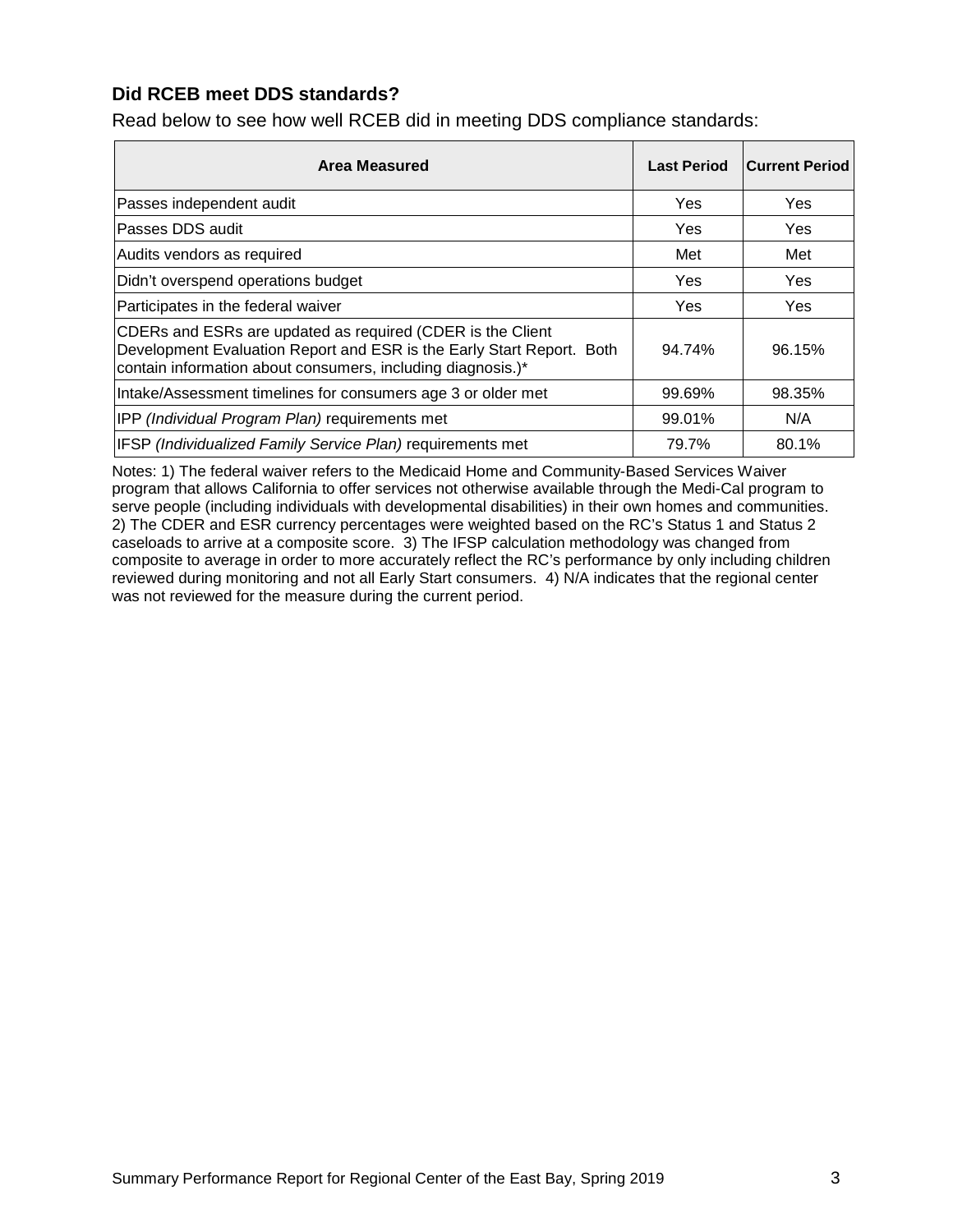### **How well is RCEB doing at getting consumers working?**

The chart below shows how well RCEB is performing on increasing consumer employment performance compared to their prior performance and statewide average:

| <b>Areas Measured</b>                                                                                                                 | <b>Time Period</b>   |                            |                            |             |         |  |  |
|---------------------------------------------------------------------------------------------------------------------------------------|----------------------|----------------------------|----------------------------|-------------|---------|--|--|
|                                                                                                                                       | CA                   | <b>RCEB</b>                | CA                         | <b>RCEB</b> |         |  |  |
| Consumer Earned Income (Age 16+):                                                                                                     | Jan through Dec 2016 |                            | Jan through Dec 2017       |             |         |  |  |
| Data Source: Employment Development Department                                                                                        |                      |                            |                            |             |         |  |  |
| Quarterly number of consumers with earned income                                                                                      | 25,236               | 1,980                      | 27,182                     | 2,088       |         |  |  |
| Percentage of consumers with earned income                                                                                            |                      | 16%                        | 19%                        | 17%         | 20%     |  |  |
| Average annual wages                                                                                                                  |                      | \$8,327                    | \$8,762                    | \$9,033     | \$9,698 |  |  |
| Annual earnings of consumers compared to people with all disabilities in California                                                   |                      | 2016                       | 2017                       |             |         |  |  |
| Data Source: Cornell University Disability Status Report                                                                              |                      | \$45,300                   | \$47,500                   |             |         |  |  |
| <b>National Core Indicator Adult Consumer Survey</b>                                                                                  |                      | <b>July 2011-June 2012</b> | <b>July 2014-June 2015</b> |             |         |  |  |
| Percentage of adults who reported having integrated employment as a goal in their IPP                                                 |                      | 27%                        | 39%                        | 27%         | 21%     |  |  |
| <b>Paid Internship Program</b>                                                                                                        |                      | 2017-18                    |                            |             |         |  |  |
| Data Source: Paid Internship Program Survey                                                                                           |                      | <b>CA Average</b>          |                            | <b>RCEB</b> |         |  |  |
| Number of adults who were placed in competitive, integrated employment following participation<br>in a Paid Internship Program        | 6                    |                            |                            | 15          |         |  |  |
| Percentage of adults who were placed in competitive, integrated employment following<br>participation in a Paid Internship Program    | 18%                  |                            |                            | 18%         |         |  |  |
| Average hourly or salaried wages for adults who participated in a Paid Internship Program                                             | \$11.64              |                            | \$12.24                    |             |         |  |  |
| Average hours worked per week for adults who participated in a Paid Internship Program                                                |                      |                            | 18                         | 22          |         |  |  |
| <b>Incentive Payments</b>                                                                                                             |                      |                            |                            |             |         |  |  |
| Data Source: Competitive Integrated Employment Incentive Program Survey                                                               |                      |                            |                            |             |         |  |  |
| Average wages for adults engaged in competitive, integrated employment, on behalf of whom<br>incentive payments have been made        | \$11.93<br>\$12.80   |                            |                            |             |         |  |  |
| Average hours worked for adults engaged in competitive, integrated employment, on behalf of<br>whom incentive payments have been made | 22<br>23             |                            |                            |             |         |  |  |
|                                                                                                                                       | \$1,500              |                            | 13                         |             | 28      |  |  |
| Total number of Incentive payments made for the fiscal year for the                                                                   | \$1,250              |                            | 21                         |             | 45      |  |  |
| following amounts:                                                                                                                    | \$1,000              |                            | 29                         |             | 63      |  |  |

The 2019 employment data was compiled differently from previous years. To obtain these statistics, DDS provided the EDD with the names and social security numbers of individuals ages 16 and older that are Status 2. The EDD matched that information to their database and returned individual-specific wage data including employment locations, business name and type. DDS then analyzed the data for accuracy and only reported to regional centers the information deemed most accurate. Approximately 87% of the EDD data were deemed accurate enough to report with confidence.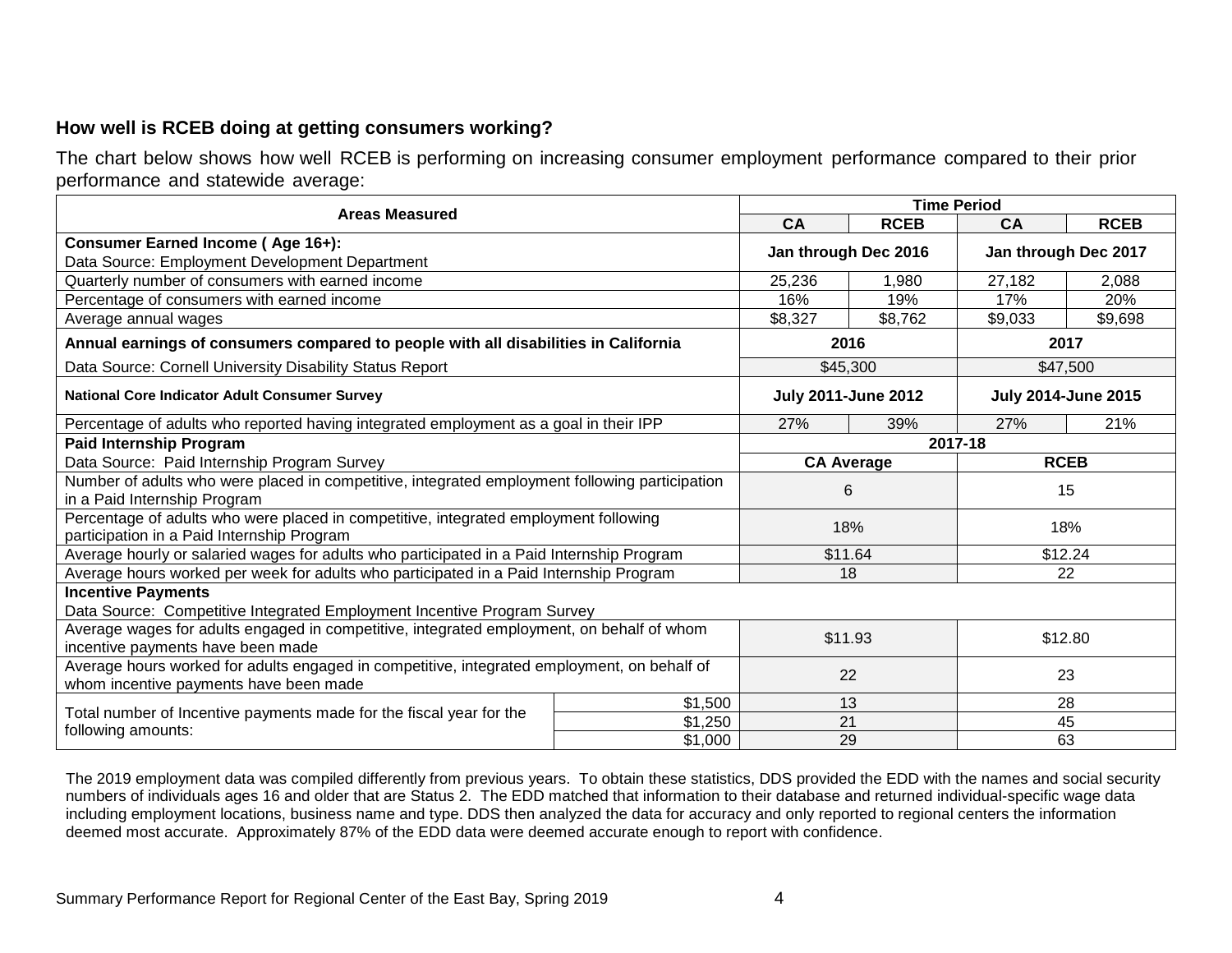# **How well is RCEB doing at reducing disparities and improving equity?**

These tables show you how well the regional center is doing at providing services equally for all consumers.

| Age<br>Group    | Measure             | American<br>Indian or<br>Alaska<br><b>Native</b> |      | Asian |      | Black/African<br>American |      | Hispanic |       | <b>Native</b><br>Hawaiian or<br><b>Other Pacific</b><br><b>Islander</b> |       | White |      | Other<br>Ethnicity or<br>Race |      |
|-----------------|---------------------|--------------------------------------------------|------|-------|------|---------------------------|------|----------|-------|-------------------------------------------------------------------------|-------|-------|------|-------------------------------|------|
|                 |                     | 2017                                             | 2018 | 2017  | 2018 | 2017                      | 2018 | 2017     | 2018  | 2017                                                                    | 2018  | 2017  | 2018 | 2017                          | 2018 |
| Birth to 2      | Consumers           | 0%                                               | 0%   | 23%   | 21%  | 9%                        | 8%   | 33%      | 34%   | $0\%$                                                                   | 0%    | 17%   | 16%  | 18%                           | 20%  |
|                 | <b>Expenditures</b> | 0%                                               | 0%   | 22%   | 22%  | 9%                        | 9%   | 30%      | 32%   | 0%                                                                      | 0%    | 19%   | 16%  | 20%                           | 20%  |
| 3 to 21         | <b>Consumers</b>    | 0%                                               | 0%   | 21%   | 21%  | 14%                       | 13%  | 27%      | 28%   | 0%                                                                      | $0\%$ | 21%   | 21%  | 16%                           | 17%  |
|                 | <b>Expenditures</b> | 0%                                               | 0%   | 22%   | 23%  | 17%                       | 17%  | 20%      | 20%   | 0%                                                                      | 0%    | 28%   | 27%  | 13%                           | 14%  |
| 22 and<br>older | Consumers           | 0%                                               | 0%   | 14%   | 14%  | 23%                       | 22%  | 15%      | 15%   | $0\%$                                                                   | 0%    | 39%   | 39%  | 9%                            | 9%   |
|                 | <b>Expenditures</b> | 0%                                               | 0%   | 10%   | 10%  | 22%                       | 21%  | 11%      | $1\%$ | 0%                                                                      | 0%    | 49%   | 49%  | 8%                            | 8%   |

Percent of total annual purchase of service expenditures by individual's ethnicity and age